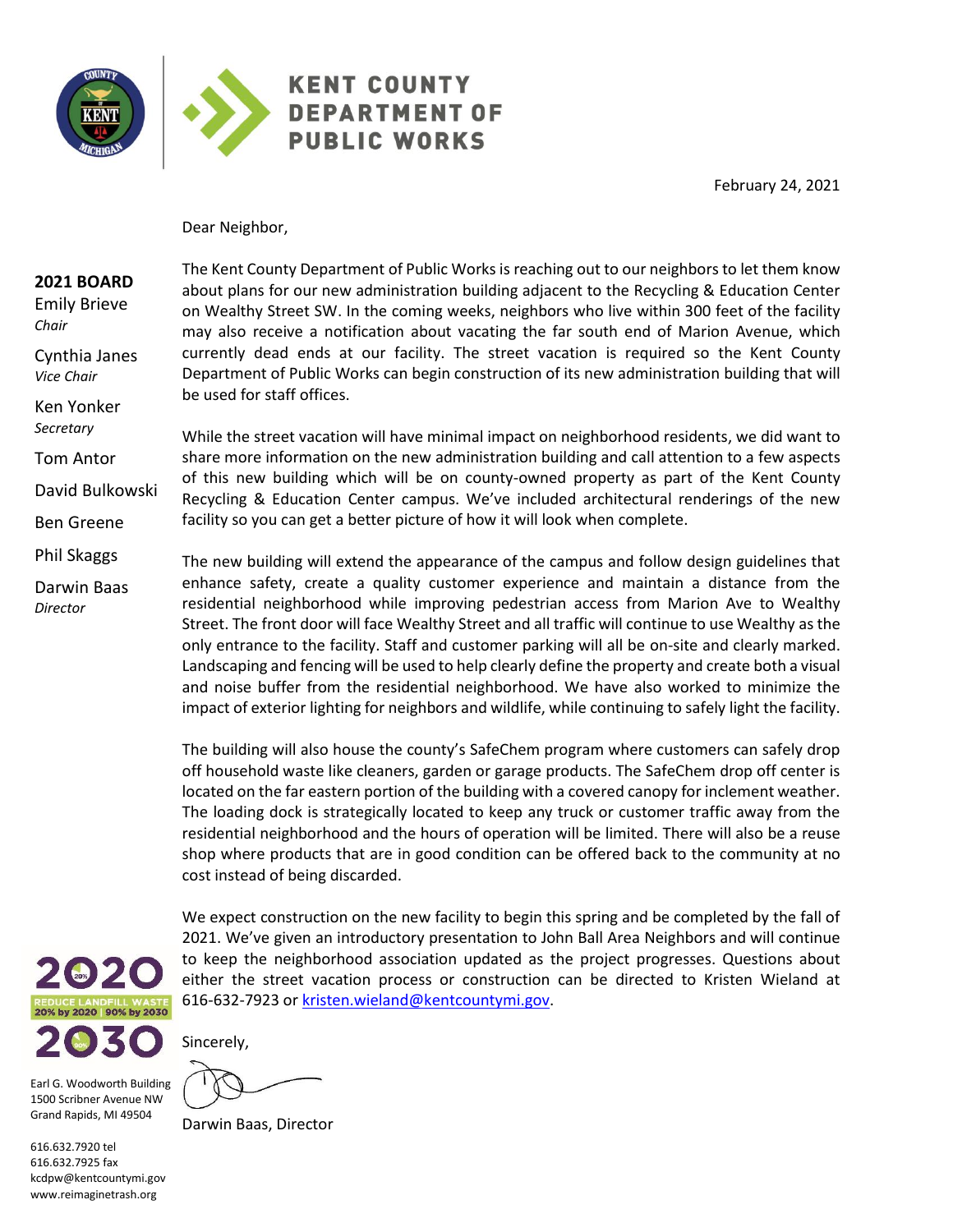

**KENT COUNTY DEPARTMENT OF** 

**PUBLIC WORKS** 

Renderings of Kent County Department of Public Works administrative offices February 24, 2021